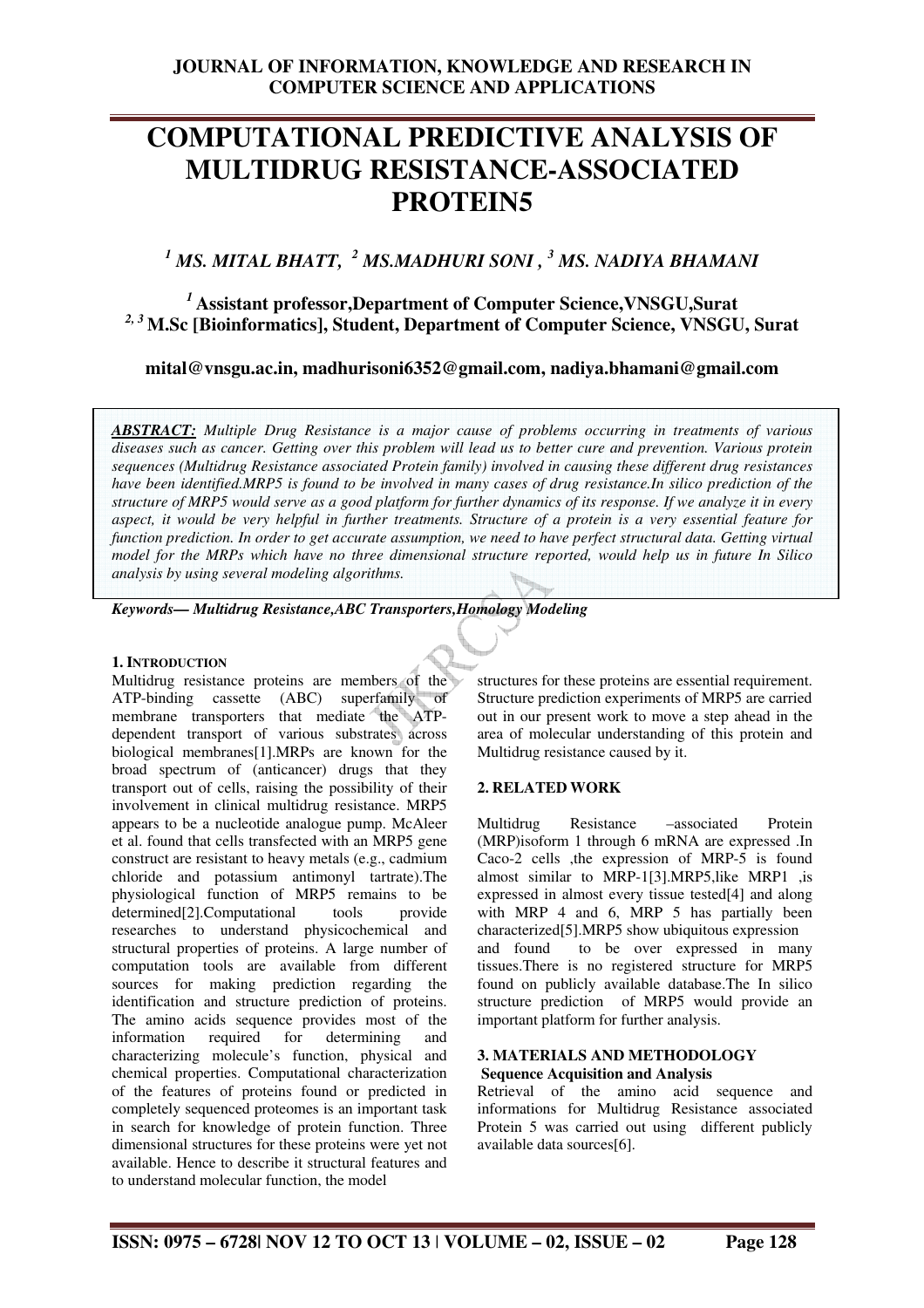# **JOURNAL OF INFORMATION, KNOWLEDGE AND RESEARCH IN COMPUTER SCIENCE AND APPLICATIONS**

| Protein          | Accession No. | Sequence Length |
|------------------|---------------|-----------------|
| MRP <sub>5</sub> | BAA76608.1    | 1437            |

Table 1. Sequence information Used for the Analysis

Further Physicochemical properties and were analyzed using several computational applications available on Expasy server[6] and Peptide property calculator Physico-chemical properties of amino acids can be used to study protein sequence profiles, folding and function. Homology searches using heuristic method (BLAST) and secondary structure was predicted using web based servers such as SOSUI [7] and SOPMA [8].

#### **Putative structure prediction using comparative modeling**.

Predictive modeling was carried out using web based program SWISS-Model and a python based software Modeller [9].The structures on the basis of homology were selected as a template from pdb.Prediction of three dimensional structure using preferable template is performed with the use of Modeller.Then the respective structure is examined for quality using computer aided applications, such as Protein Structure Validation Software [10], WHATIF [11], and YASARA.

## **4. EXPERIMENTS AND OBSERVATIONS**

Sequence of MRP5 was retrieved from NCBI and other information acquired are shown in<br>Table1.Physicochemical Properties such as Table1.Physicochemical Properties such as<br>Isoelectric pH.Moalr absorbance coefficient absorbance coefficient (Extinction Coefficient),Instability index ,Aliphatic index, Grand average of hydropathicity (GRAVY) of a protein is essential to be checked for overall structural or functional prediction. These observations are shown in following Table.

| Protein                  | MRP5      |
|--------------------------|-----------|
| <b>Instability Index</b> | 39.81     |
| Molecular Weight         | 160614.29 |
| pI                       | 8.83      |
| EC                       | 142670    |
| $-R$                     | 150       |
| $+R$                     | 166       |
| AI                       | 99.42     |
| <b>GRAVY</b>             | $-0.016$  |

Table 2 Details of Physicochemical Features

Further for secondary structure prediction SOSUI and SOPMA were used. These web based prediction servers provide us the secondary structural features. The observation Table 3 and figure 1 shows the result for secondary structural features prediction.

| Alpha helix     | 52.33%  |
|-----------------|---------|
| 310 helix       | $0.0\%$ |
| Pi helix        | $0.0\%$ |
| Beta bridge     | $0.0\%$ |
| Extended strand | 13.29%  |

| Beta turn       | $4.66\%$ |
|-----------------|----------|
| Bend region     | $0.0\%$  |
| Random coil     | 29.71%   |
| Ambiguous state | $0.0\%$  |
| Other state     | $0.0\%$  |

Table 3 Secondary Structure information



Fig. 1. Secondary Structural Features

 For comparative modeling for the putative Three dimensional structure prediction of MRP5 was performed using MODELLER. Following figure shows the structure predicted and analyzed in PSVS for validation.





Further energy minimization and checking the stereo chemical accuracy is carried out in YASARA which is shown in following figure.



Fig. 3 Energy Minimization carried out in YASARA.